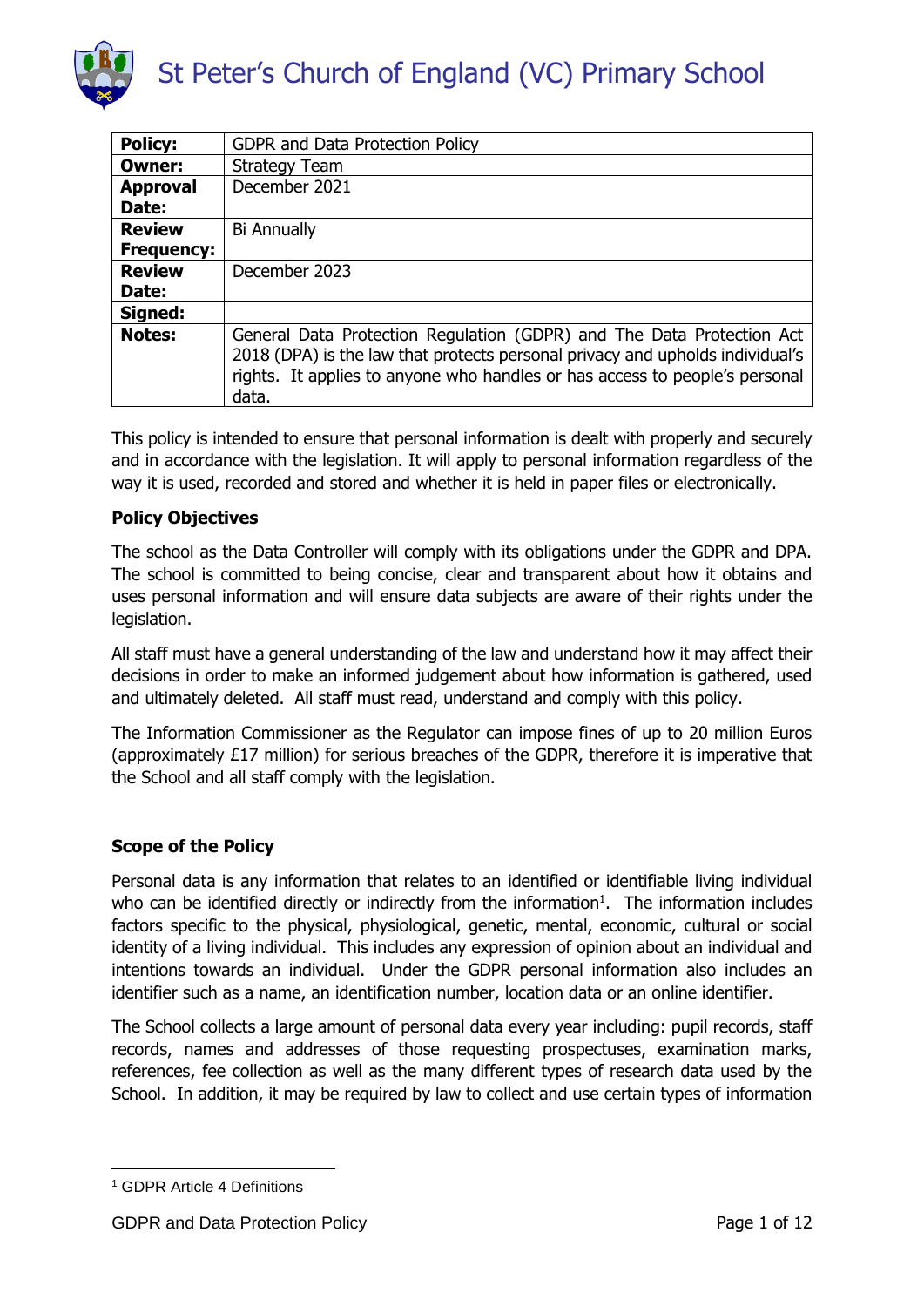to comply with statutory obligations of Local Authorities (LAs), government agencies and other bodies.

#### **The Principles**

The principles set out in the GDPR must be adhered to when processing personal data:

- 1. Personal data must be processed lawfully, fairly and in a transparent manner (**lawfulness, fairness and transparency**)
- 2. Personal data shall be collected for specified, explicit and legitimate purposes and not further processed in a manner that is incompatible with those purposes (**purpose limitation**)
- 3. Personal data shall be adequate, relevant and limited to what is necessary in relation to the purpose(s) for which they are processed (**data minimisation**)
- 4. Personal data shall be accurate and where necessary kept up to date and every reasonable step must be taken to ensure that personal data that are inaccurate are erased or rectified without delay (**accuracy**).
- 5. Personal data shall be kept in a form which permits identification of data subjects for no longer than is necessary for the purpose for which the personal data is processed (**storage limitation**)
- 6. Appropriate technical and organisational measures shall be taken to safeguard the rights and freedoms of the data subject and to ensure that personal information are processed in a manner that ensures appropriate security of the personal data and protects against unauthorised or unlawful processing of personal data and against accidental loss or destruction of, or damage to, personal data (**integrity and confidentiality**).

#### **Transfer Limitation**

In addition, personal data shall not be transferred to a country outside the EEA unless that country or territory ensures an adequate level of protection for the rights and freedoms of data subjects in relation to the processing of personal data as determined by the European Commission or where the organisation receiving the data has provided adequate safeguards2.

This means that individuals' rights must be enforceable and effective legal remedies for individuals must be available following the transfer. It may also be possible to transfer data where the data subject has provided explicit consent or for other limited reasons. Staff should contact the DPO if they require further assistance with a proposed transfer of personal data outside of the EEA.

#### **Lawful Basis for processing personal information**

Before any processing activity starts for the first time, and then regularly afterwards, the purpose(s) for the processing activity and the most appropriate lawful basis (or bases) for that processing must be selected:

• Processing is necessary for the performance of a task carried out in the public interest or in the exercise of official authority vested in the school

<sup>1</sup> <sup>2</sup> These may be provided by a legally binding agreement between public authorities or bodies, standard data protection clauses provided by the ICO or certification under an approved mechanism.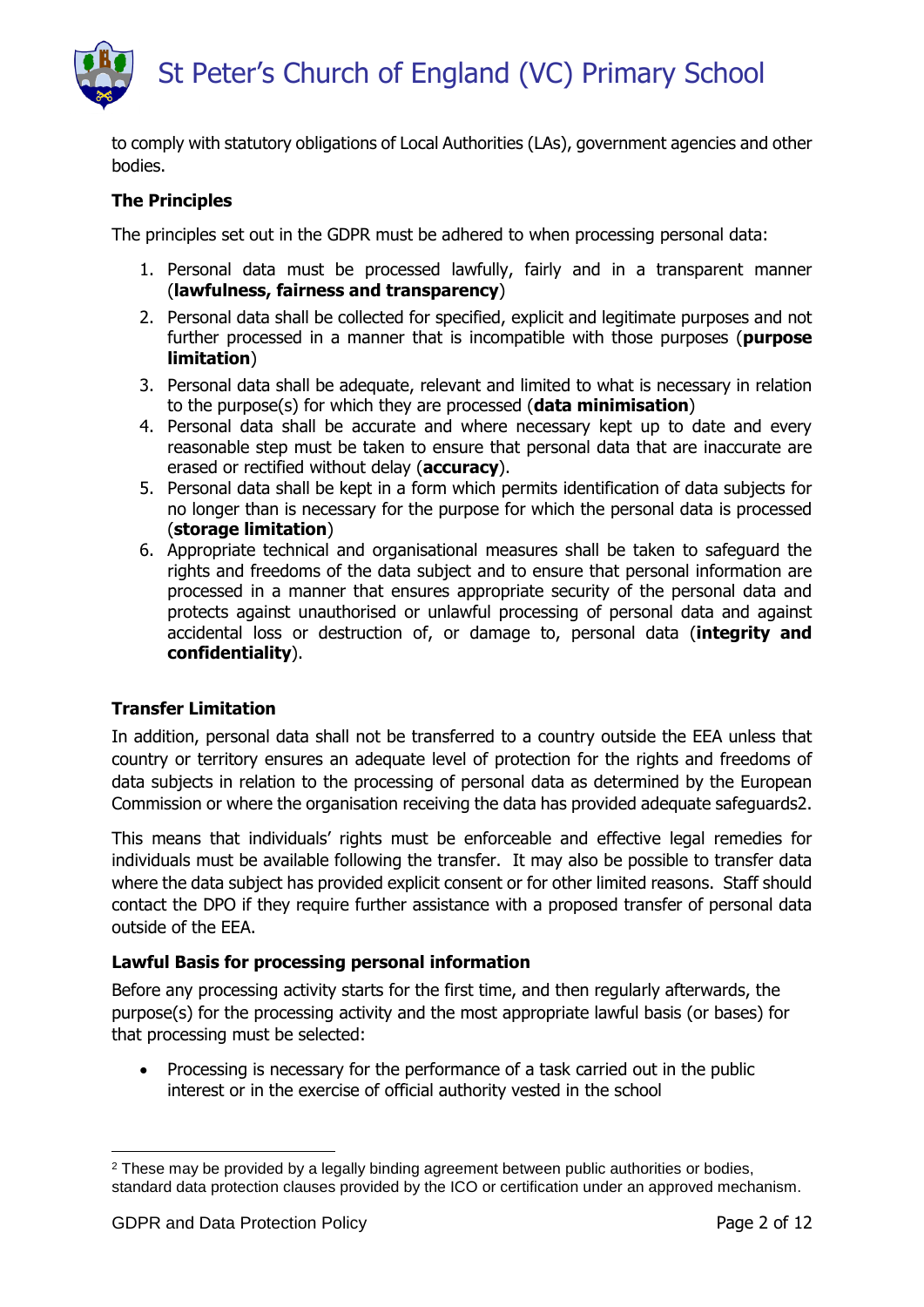

- Processing is necessary for the performance of a contract to which the data subject is party, or in order to take steps at the request of the data subject prior to entering into a contract
- Processing is necessary for compliance with a legal obligation to which the data controller is subject
- Processing is necessary in order to protect the vital interests of the data subject or of another natural person
- Processing is necessary for the purposes of the legitimate interests pursued by the data controller or by a third party<sup>3</sup>
- The data subject has given consent to the processing of his or her data for one or more specific purposes. Agreement must be indicated clearly either by a statement or positive action to the processing. Consent requires affirmative action so silence, preticked boxes or inactivity are unlikely to be sufficient. If consent is given in a document which deals with other matters, the consent must be kept separate from those other matters

Data subjects must be easily able to withdraw consent to processing at any time and withdrawal must be promptly honoured. Consent may need to be reviewed if personal data is intended to be processed for a different and incompatible purpose which was not disclosed when the data subject first gave consent.

The decision as to which lawful basis applies must be documented, to demonstrate compliance with the data protection principles and include information about both the purposes of the processing and the lawful basis for it in the school's relevant privacy notice(s).

When determining whether legitimate interests are the most appropriate basis for lawful processing (only where appropriate outside the school's public tasks) a legitimate interests assessment must be carried out and recorded. Where a significant privacy impact is identified, a data protection impact assessment (DPIA) may also need to be conducted.

#### **Sensitive Personal Information**

Processing of sensitive personal information (known as 'special categories of personal data') is prohibited4 unless a lawful special condition for processing is identified.

Sensitive personal information is data which reveals racial or ethnic origin, political opinions, religious or philosophical beliefs, trade union membership, sex life or orientation or is genetic or biometric data which uniquely identifies a natural person.

Sensitive personal information will only be processed if:

**<sup>.</sup>** <sup>3</sup> The GDPR states that legitimate interests do not apply to processing carried out by public authorities in the performance of their tasks, Article 6 However, the ICO indicates that where there are other legitimate purposes outside the scope of the tasks as a public authority, legitimate interests may be considered where appropriate (particularly relevant for public authorities with commercial interests). <sup>4</sup> GDPR, Article 9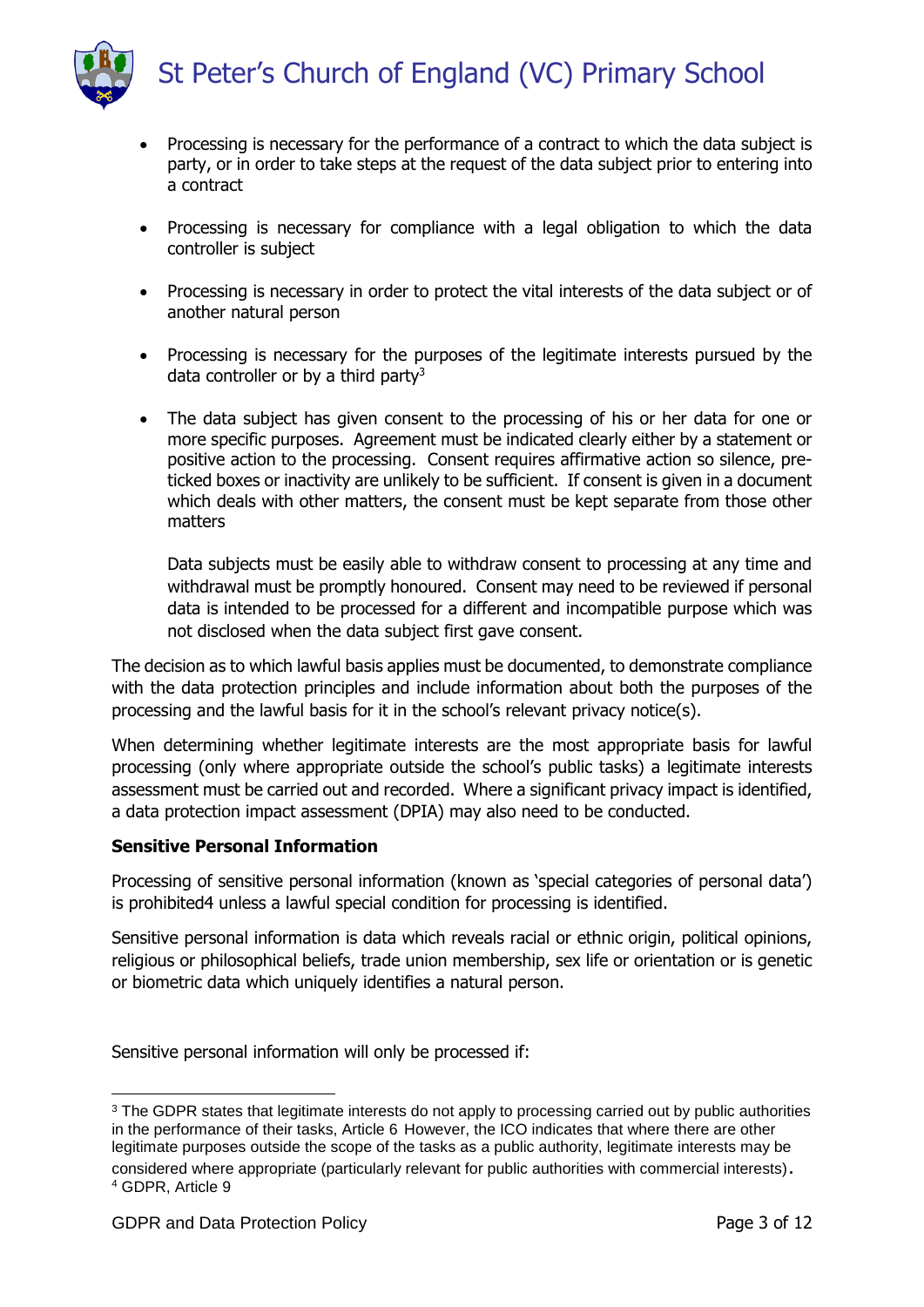

- There is a lawful basis for doing so as identified on previous page
- One of the special conditions for processing sensitive personal information applies:
	- (a) the individual ('data subject') has given explicit consent (which has been clearly explained in a Privacy Notice)
	- (b) the processing is necessary for the purposes of exercising the employment law rights or obligations of the school or the data subject
	- (c) the processing is necessary to protect the data subject's vital interests, and the data subject is physically incapable of giving consent
	- (d) the processing is carried out in the course of its legitimate activities with appropriate safeguards by a foundation, association or any other not-forprofit body with a political, philosophical, religious or trade-union aim
	- (e) the processing relates to personal data which are manifestly made public by the data subject
	- (f) the processing is necessary for the establishment, exercise or defence of legal claims
	- (g) the processing is necessary for reasons of substantial public interest
	- (h) the processing is necessary for purposes of preventative or occupational medicine, for the assessment of the working capacity of the employee, the provision of social care and the management of social care systems or services
	- (i) the processing is necessary for reasons of public interest in the area of public health.

The school's privacy notice(s) set out the types of sensitive personal information that it processes, what it is used for, the lawful basis for the processing and the special condition that applies.

Sensitive personal information will not be processed until an assessment has been made of the proposed processing as to whether it complies with the criteria above and the individual has been informed (by way of a privacy notice or consent) of the nature of the processing, the purposes for which it is being carried out and the legal basis for it.

Unless the School can rely on another legal basis of processing, explicit consent is usually required for processing sensitive personal data. Evidence of consent will need to be captured and recorded so that the school can demonstrate compliance with the GDPR.

#### **Automated Decision Making**

Where the school carries out automated decision making (including profiling) it must meet all the principles and have a lawful basis for the processing. Explicit consent will usually be required for automated decision making (unless it is authorised by law or it is necessary for the performance of or entering into a contract).

Additional safeguards and restrictions apply in the case of solely automated decision-making, including profiling. The School must as soon as reasonably possible notify the data subject in writing that a decision has been taken based on solely automated processing and that the data subject may request the school to reconsider or take a new decision. If such a request is received staff must contact the DPO as the school must reply within 21 days.

#### **Data Protection Impact Assessments (DPIA)**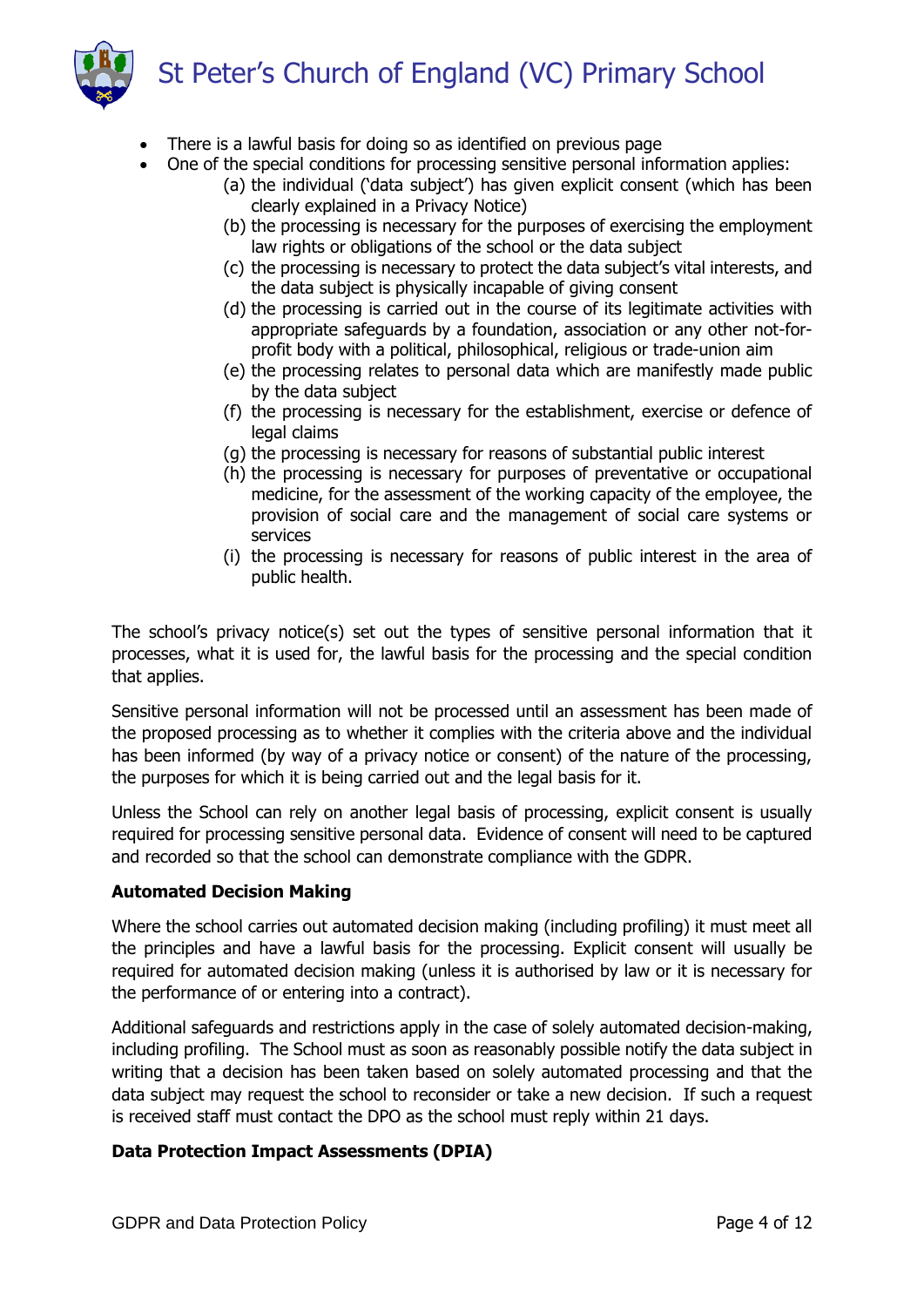

All data controllers are required to implement 'Privacy by Design' when processing personal data.

This means the School's processes must embed privacy considerations and incorporate appropriate technical and organisational measures (like pseudonymisation) in an effective manner to ensure compliance with data privacy principles.

Where processing is likely to result in high risk to an individual's data protection rights (for example where a new technology is being implemented) a DPIA must be carried out to assess:

- whether the processing is necessary and proportionate in relation to its purpose
- the risks to individuals
- what measures can be put in place to address those risks and protect personal information.

Staff should adhere to the Data Protection Toolkit for Schools from the DfE with reference to the DPIA template.

When carrying out a DPIA, staff should seek the advice of the DPO for support and guidance and once complete, refer the finalised document to the DPO for sign off.

## **Documentation and records**

Written records of processing activities must be kept and recorded including:

- the name(s) and details of individuals or roles that carry out the processing
- the purposes of the processing
- a description of the categories of individuals and categories of personal data
- categories of recipients of personal data
- details of transfers to third countries, including documentation of the transfer mechanism safeguards in place
- retention schedules
- a description of technical and organisational security measures.

As part of the School's record of processing activities the DPO will document, or link to documentation on:

- information required for privacy notices
- records of consent
- controller-processor contracts
- the location of personal information;
- DPIAs and
- Records of data breaches.

Records of processing of sensitive information are kept on:

- The relevant purposes for which the processing takes place, including why it is necessary for that purpose
- The lawful basis for our processing and
- Whether the personal information is retained or erased in accordance with the Retention Schedule and, if not, the reasons for not following the policy.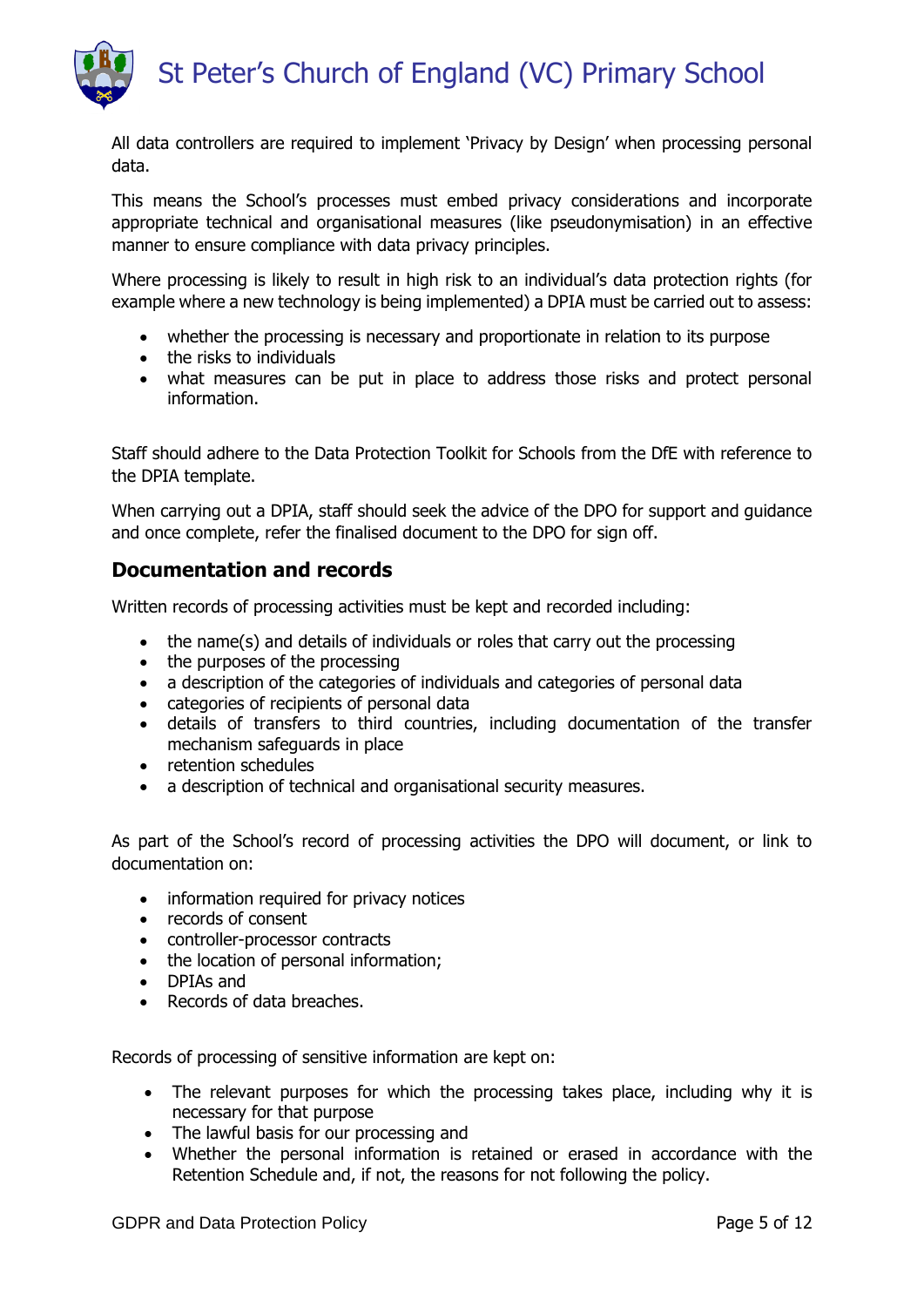

The School should conduct regular reviews of the personal information it processes and update its documentation accordingly. This may include:

- Carrying out information audits to find out what personal information is held
- Talking to staff about their processing activities
- Reviewing policies, procedures, contracts and agreements to address retention, security and data sharing.

## **Privacy Notice**

The school will issue privacy notices as required, informing data subjects (or their parents, depending on age of the pupil, if about pupil information) about the personal information that it collects and holds relating to individual data subjects, how individuals can expect their personal information to be used and for what purposes.

When information is collected directly from data subjects, including for HR or employment purposes, the data subject shall be given all the information required by the GDPR including the identity of the DPO, how and why the School will use, process, disclose, protect and retain that personal data through a privacy notice (which must be presented when the data subject first provides the data).

When information is collected indirectly (for example from a third party or publicly available source) the data subject must be provided with all the information required by the GDPR as soon as possible after collecting or receiving the data. The school must also check that the data was collected by the third party in accordance with the GDPR and on a basis which is consistent with the proposed processing of the personal data.

The School will take appropriate measures to provide information in privacy notices in a concise, transparent, intelligible and easily accessible form, using clear and plain language.

The School will issue a minimum of two privacy notices, one for pupil information, and one for workforce information, and these will be reviewed in line with any statutory or contractual changes. Follow this link to the GDPR page on KELSI where you will find the model privacy notice(s) for schools to use: [http://www.kelsi.org.uk/school-management/data-and](http://www.kelsi.org.uk/school-management/data-and-reporting/access-to-information/the-general-data-protection-regulation-gdpr)[reporting/access-to-information/the-general-data-protection-regulation-gdpr](http://www.kelsi.org.uk/school-management/data-and-reporting/access-to-information/the-general-data-protection-regulation-gdpr)

#### **Purpose Limitation**

Personal data must be collected only for specified, explicit and legitimate purposes. It must not be further processed in any manner incompatible with those purposes.

Personal data must not be used for new, different or incompatible purposes from that disclosed when it was first obtained unless the data subject has been informed of the new purposes and they have consented where necessary.

#### **Data minimisation**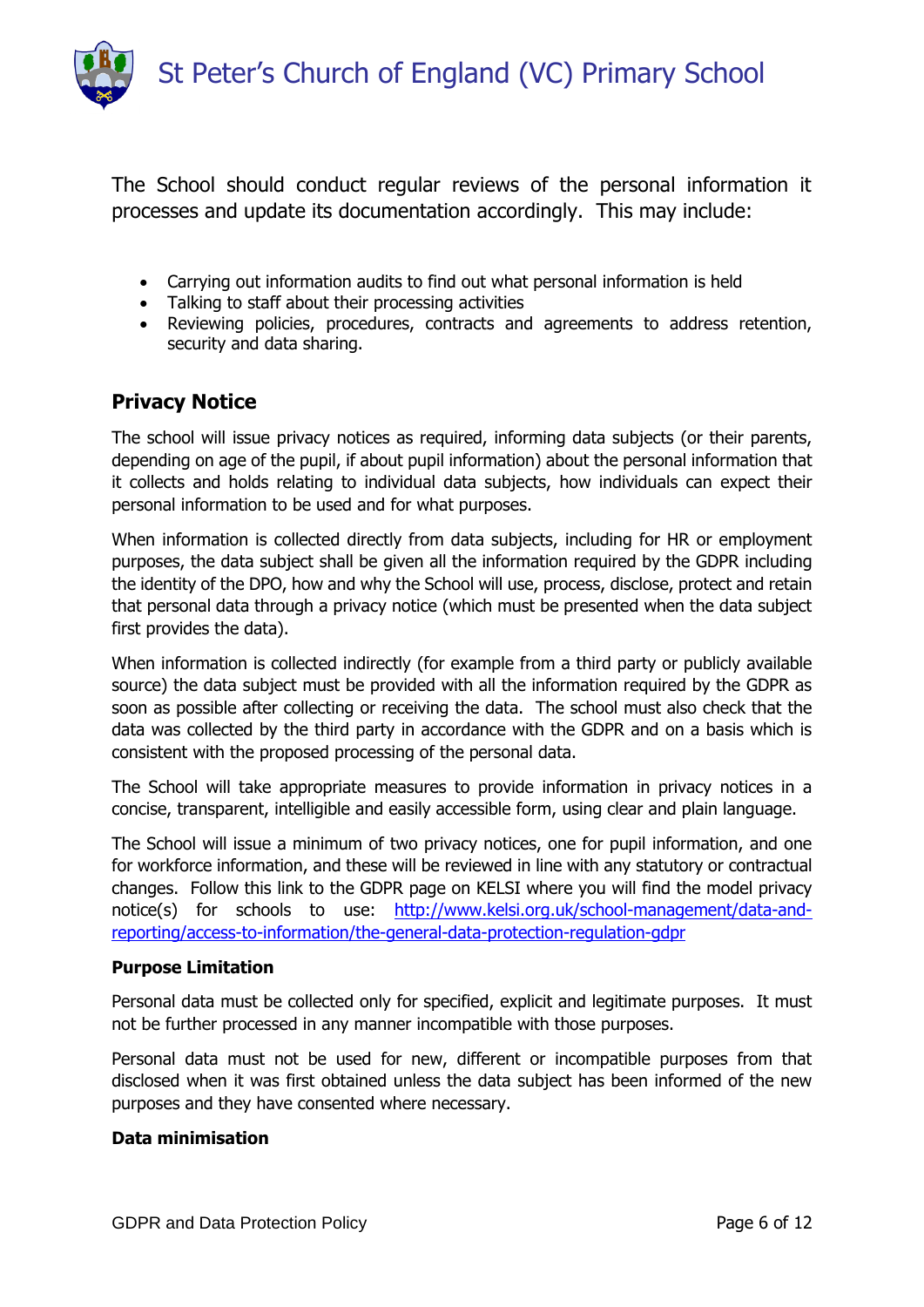

Personal data must be adequate, relevant and limited to what is necessary in relation to the purposes for which it is processed.

Staff may only process data when their role requires it. Staff must not process personal data for any reason unrelated to their role.

The School maintains a Retention Schedule to ensure personal data is deleted after a reasonable time for the purpose for which it was being held, unless a law requires such data to be kept for a minimum time. Staff must take all reasonable steps to destroy or delete all personal data that is held in its systems when it is no longer required in accordance with the Schedule. This includes requiring third parties to delete such data where applicable.

Staff must ensure that data subjects are informed of the period for which data is stored and how that period is determined in any applicable Privacy Notice.

#### **Individual Rights**

Staff as well as any other 'data subjects' have the following rights in relation to their personal information:

- $\bullet$  To be informed about how, why and on what basis that information is processed *(see*) the relevant privacy notice)
- To obtain confirmation that personal information is being processed and to obtain access to it and certain other information, by making a subject access request *(see*) Appendix 1 - Procedure for Access to Personal Information)
- To have data corrected if it is inaccurate or incomplete
- To have data erased if it is no longer necessary for the purpose for which it was originally collected/processed, or if there are no overriding legitimate grounds for the processing ('the right to be forgotten')
- To restrict the processing of personal information where the accuracy of the information is contested, or the processing is unlawful (but you do not want the data to be erased) or where the school no longer need the personal information, but you require the data to establish, exercise or defend a legal claim
- To restrict the processing of personal information temporarily where you do not think it is accurate (and the school are verifying whether it is accurate), or where you have objected to the processing (and the school are considering whether the school's legitimate grounds override your interests)
- In limited circumstances to receive or ask for their personal data to be transferred to a third party in a structured, commonly used and machine-readable format
- To withdraw consent to processing at any time (if applicable)
- To request a copy of an agreement under which personal data is transferred outside of the EEA.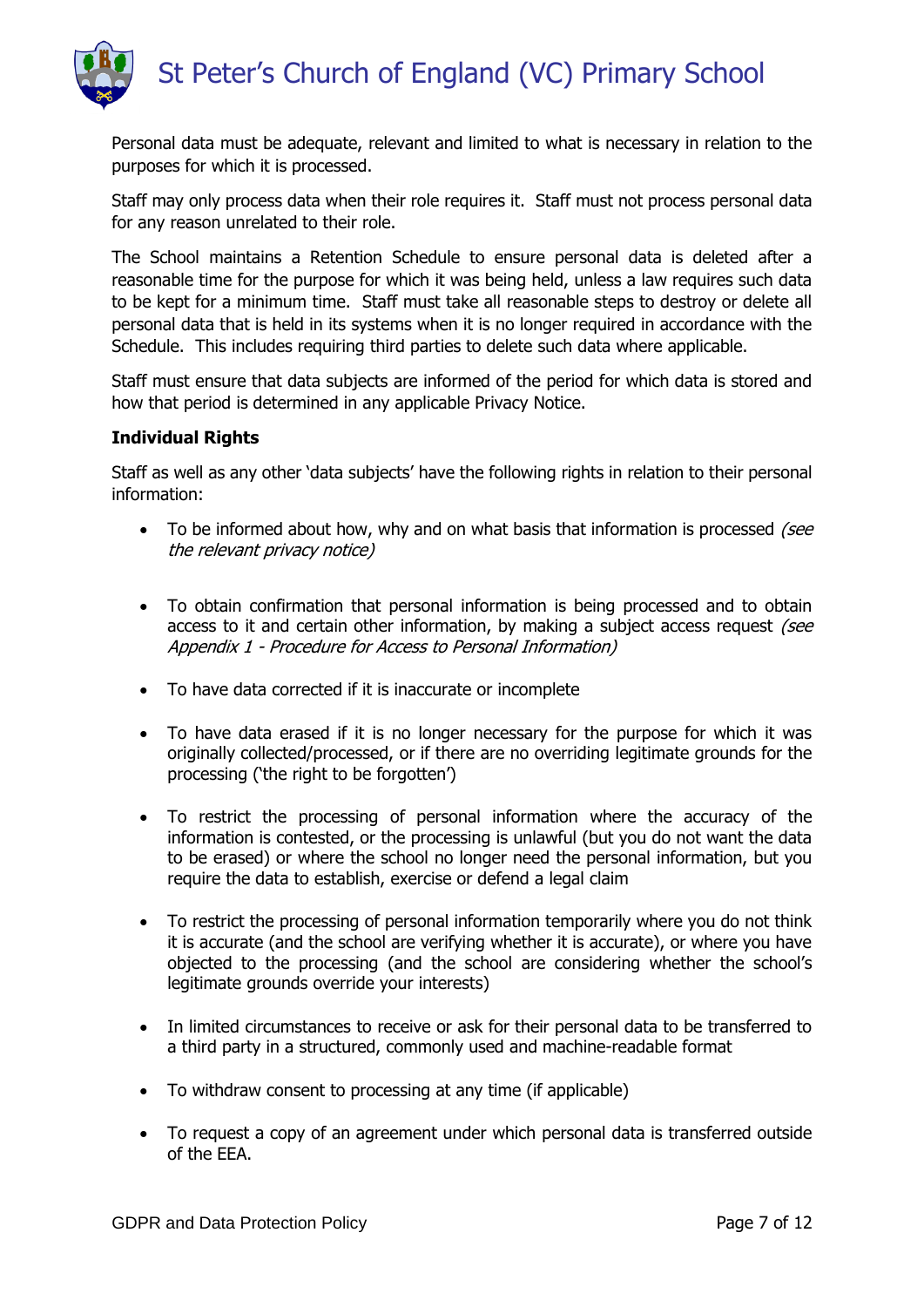

- - To object to decisions based solely on automated processing, including profiling
	- To be notified of a data breach which is likely to result in high risk to their rights and obligations
	- To make a complaint to the ICO or a Court.

#### **Individual Responsibilities**

During their employment, staff may have access to the personal information of other members of staff, suppliers, clients or the public. The school expects staff to help meet its data protection obligations to those individuals.

If you have access to personal information, you must:

- only access the personal information that you have authority to access and only for authorised purposes
- only allow other staff to access personal information if they have appropriate authorisation
- only allow individuals who are not school staff to access personal information if you have specific authority to do so
- keep personal information secure (e.g. by complying with rules on access to premises, computer access, password protection and secure file storage and destruction in accordance with the school's policies).
- not remove personal information, or devices containing personal information (or which can be used to access it) from the school's premises unless appropriate security measures are in place (such as pseudonymisation, encryption or password protection) to secure the information and the device
- not store personal information on local drives or on personal devices that are used for work purposes.

#### **Information Security**

The school will use appropriate technical and organisational measures to keep personal information secure, to protect against unauthorised or unlawful processing and against accidental loss, destruction or damage.

All staff are responsible for keeping information secure in accordance with the legislation and must follow their school's acceptable usage policy.

The school will develop, implement and maintain safeguards appropriate to its size, scope and business, its available resources, the amount of personal data that it owns or maintains on behalf of others and identified risks (including use of encryption and pseudonymisation where applicable). It will regularly evaluate and test the effectiveness of those safeguards to ensure security of processing.

Staff must guard against unlawful or unauthorised processing of personal data and against the accidental loss of, or damage to, personal data. Staff must exercise particular care in protecting sensitive personal data from loss and unauthorised access, use or disclosure.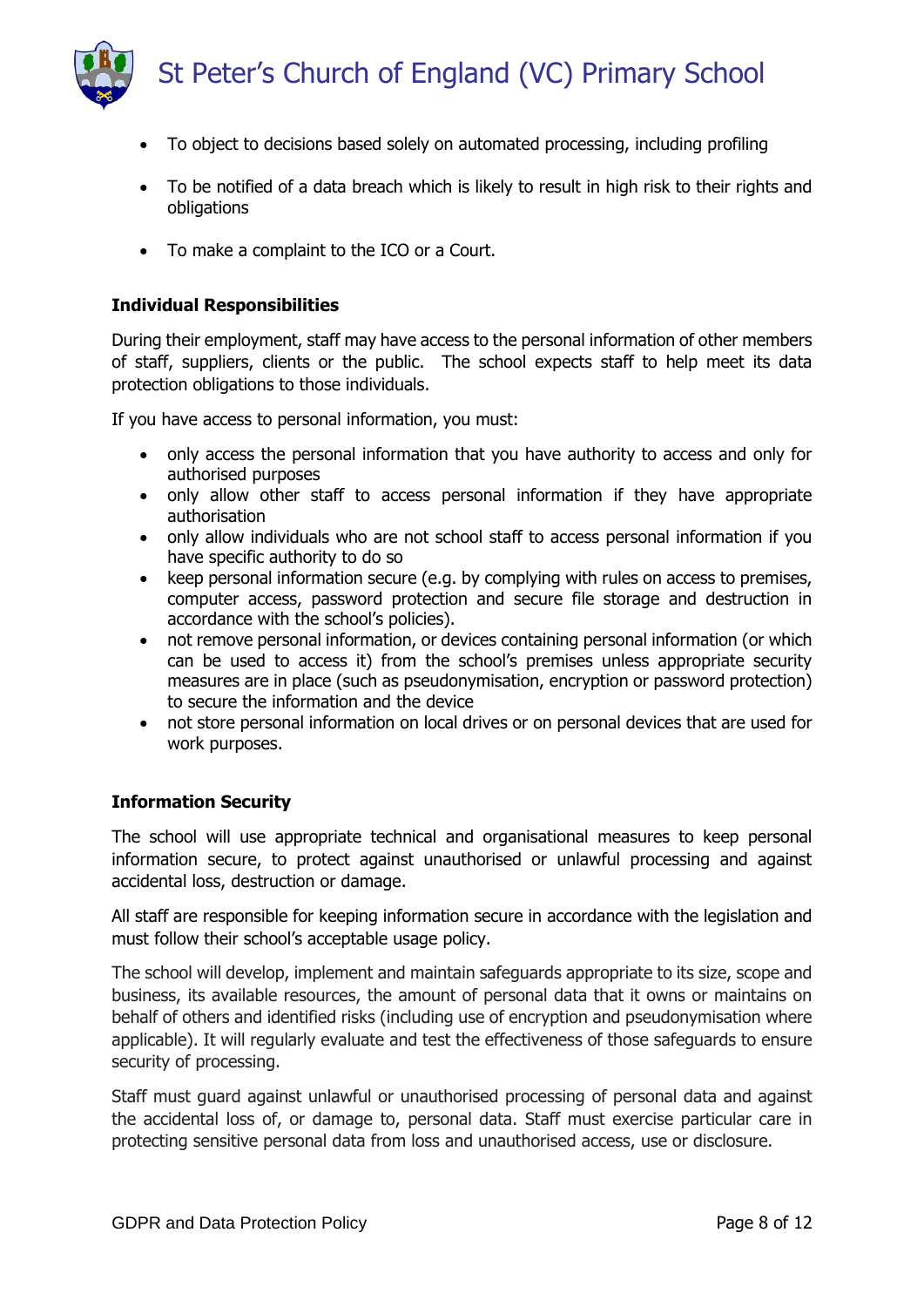

Staff must follow all procedures and technologies put in place to maintain the security of all personal data from the point of collection to the point of destruction. Staff may only transfer personal data to third-party service providers who agree in writing to comply with the required policies and procedures and who agree to put adequate measures in place, as requested.

Staff must maintain data security by protecting the **confidentiality, integrity and availability** of the personal data, defined as follows:

**Confidentiality** means that only people who have a need to know and are authorised to use the personal data can access it.

**Integrity** means that personal data is accurate and suitable for the purpose for which it is processed.

**Availability** means that authorised users can access the personal data when they need it for authorised purposes.

Staff must comply with and not attempt to circumvent the administrative, physical and technical safeguards the school has implemented and maintains in accordance with the GDPR and DPA.

Where the school uses external organisations to process personal information on its behalf, additional security arrangements need to be implemented in contracts with those organisations to safeguard the security of personal information. Contracts with external organisations must provide that:

- the organisation may only act on the written instructions of the school
- those processing data are subject to the duty of confidence
- appropriate measures are taken to ensure the security of processing
- sub-contractors are only engaged with the prior consent of the school and under a written contract
- the organisation will assist the school in providing subject access and allowing individuals to exercise their rights in relation to data protection
- the organisation will delete or return all personal information to the school as requested at the end of the contract
- the organisation will submit to audits and inspections, provide the school with whatever information it needs to ensure that they are both meeting their data protection obligations, and tell the school immediately if it does something infringing data protection law.

Before any new agreement involving the processing of personal information by an external organisation is entered into, or an existing agreement is altered, the relevant staff must seek approval from the DPO.

#### **Storage and retention of personal information**

Personal data will be kept securely in accordance with the school's data protection obligations.

Personal data should not be retained for any longer than necessary. The length of time data should be retained will depend upon the circumstances, including the reasons why personal data was obtained. Staff should adhere to the KCC Information Management Toolkit for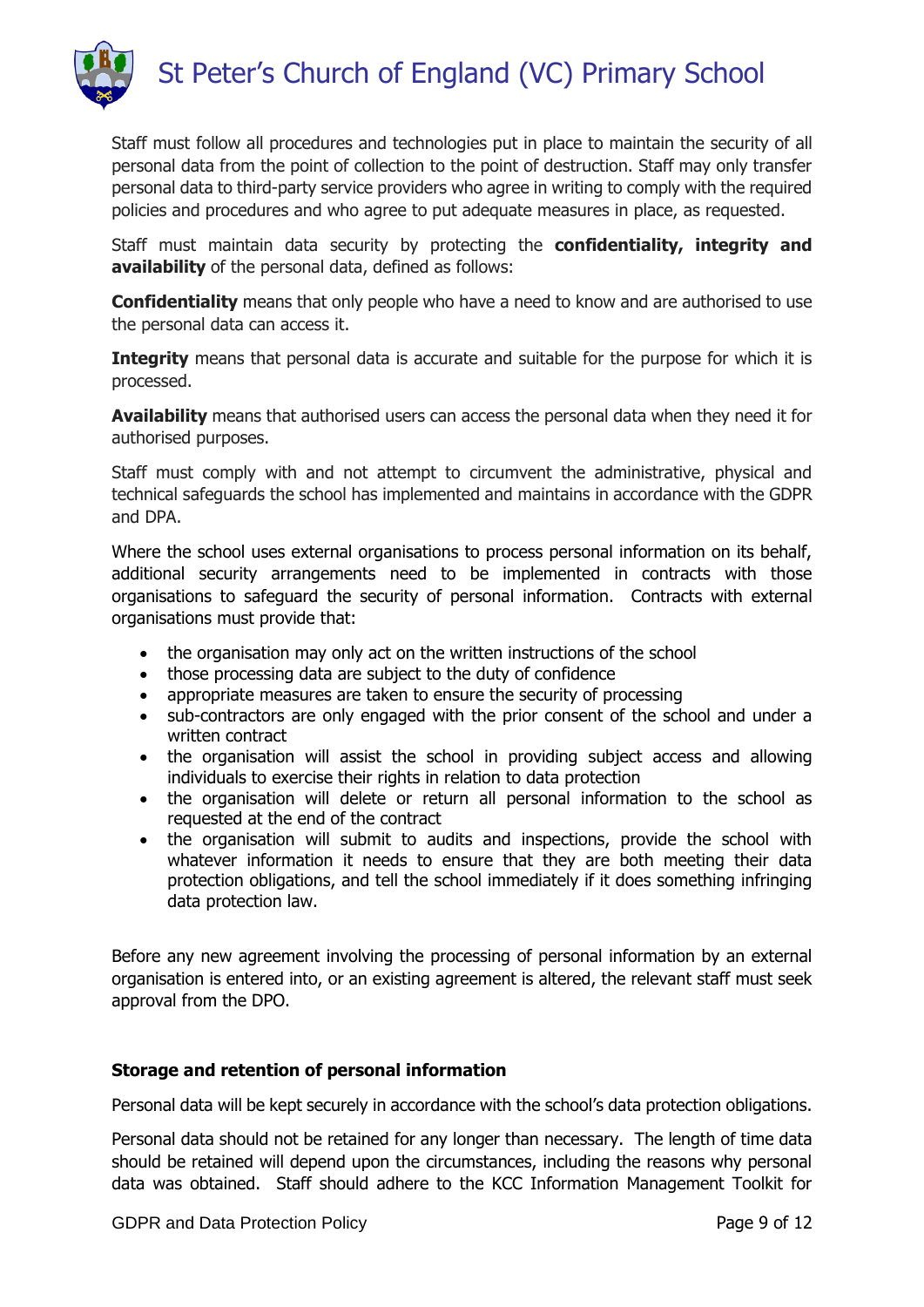

[http://www.kelsi.org.uk/\\_\\_data/assets/word\\_doc/0012/60213/InformationManagementToolk](http://www.kelsi.org.uk/__data/assets/word_doc/0012/60213/InformationManagementToolkitforSchoolsv4-2.docx) [itforSchoolsv4-2.docx](http://www.kelsi.org.uk/__data/assets/word_doc/0012/60213/InformationManagementToolkitforSchoolsv4-2.docx)

Personal information that is no longer required will be deleted in accordance with the Schools Record Retention Schedule.

#### **Data breaches**

A data breach may take many different forms:

- Loss or theft of data or equipment on which personal information is stored
- Unauthorised access to or use of personal information either by a member of staff or third party
- Loss of data resulting from an equipment or systems (including hardware or software) failure
- Human error, such as accidental deletion or alteration of data
- Unforeseen circumstances, such as a fire or flood
- Deliberate attacks on IT systems, such as hacking, viruses or phishing scams
- Blagging offences where information is obtained by deceiving the organisation which holds it

The school must report a data breach to the Information Commissioner's Office (ICO) without undue delay and where possible within 72 hours, if the breach is likely to result in a risk to the rights and freedoms of individuals. The school must also notify the affected individuals if the breach is likely to result in a high risk to their rights and freedoms.

Staff should ensure they inform their line manager/DPO/Head teacher immediately that a data breach is discovered and make all reasonable efforts to recover the information, following the school's agreed breach reporting process.

#### **Training**

The school will ensure that staff are adequately trained regarding their data protection responsibilities.

#### **Consequences of a failure to comply**

The school takes compliance with this policy very seriously. Failure to comply puts data subjects whose personal information is being processed at risk and carries the risk of significant civil and criminal sanctions for the individual and the school and may in some circumstances amount to a criminal offence by the individual.

Any failure to comply with any part of this policy may lead to disciplinary action under the school's procedures and this action may result in dismissal for gross misconduct. If a nonemployee breaches this policy, they may have their contract terminated with immediate effect.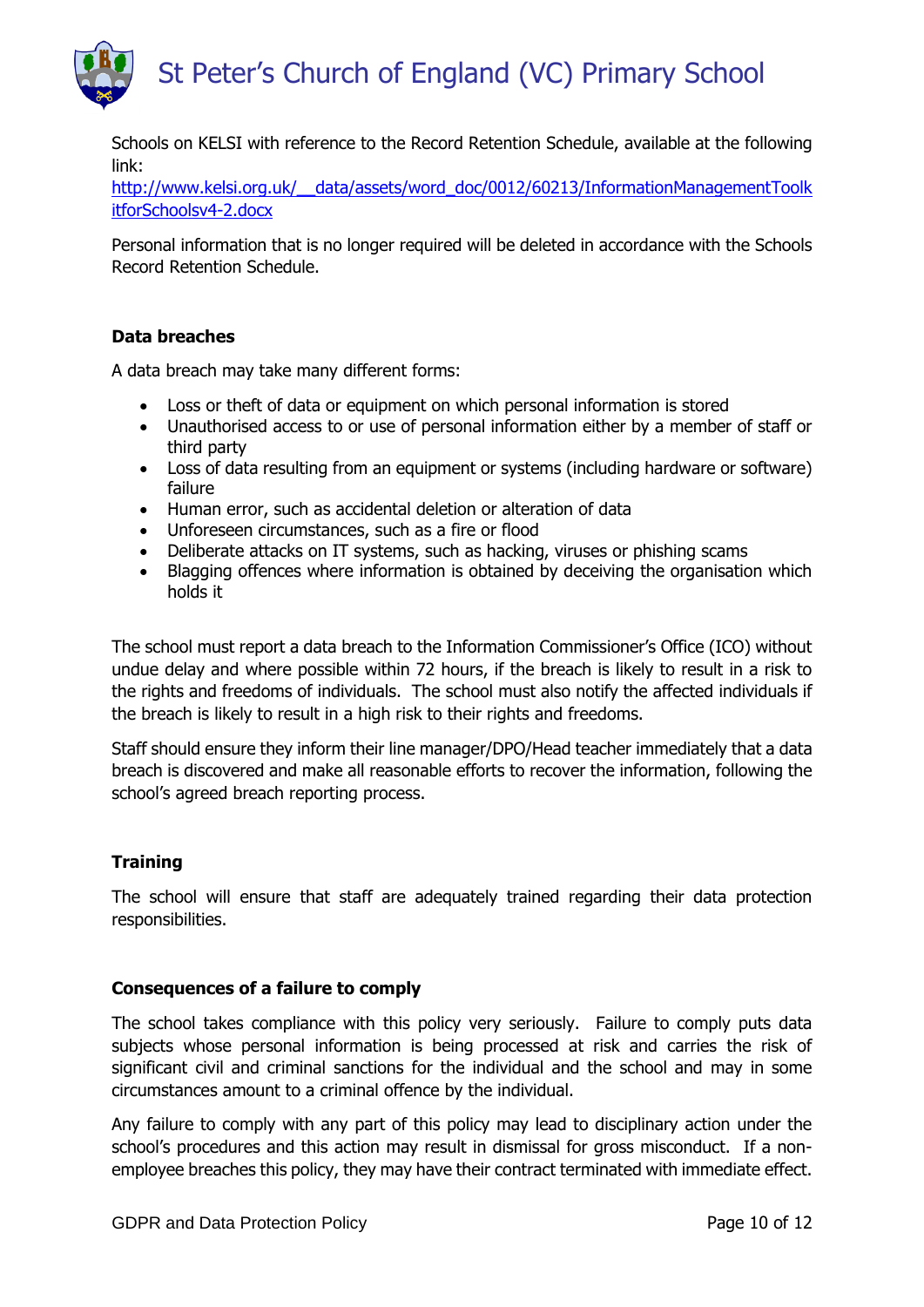

If you have any questions or concerns about this policy, you should contact your line manager or the school's DPO.

# **Review of Policy**

This policy will be updated as necessary to reflect best practice or amendments made to the GDPR or DPA.

# **The Supervisory Authority in the UK**

Please follow this link to the ICO's website ([https://ico.org.uk/\)](https://ico.org.uk/) which provides detailed guidance on a range of topics including individuals' rights, data breaches, dealing with subject access requests, how to handle requests from third parties for personal data etc.

#### **Glossary**

**Automated Decision-Making (ADM):** when a decision is made which is based solely on automated processing (including profiling) which produces legal effects or significantly affects an individual. The GDPR prohibits automated decision-making (unless certain conditions are met) but not automated processing.

**Automated Processing:** any form of automated processing of personal data consisting of the use of personal data to evaluate certain personal aspects relating to an individual, in particular to analyse or predict aspects concerning that individual's performance at work, economic situation, health, personal preferences, interests, reliability, behaviour, location or movements. profiling is an example of automated processing.

**Consent:** agreement which must be freely given, specific, informed and be an unambiguous indication of the data subject's wishes by which they, by a statement or by a clear positive action, which signifies agreement to the processing of personal data relating to them.

**Data Controller** means the natural or legal person, public authority, agency or other body which, alone or jointly with others, determines the purposes and means of the processing of personal data. It is responsible for establishing practices and policies in line with the GDPR. The school is the Data Controller of all personal data relating to its pupils, parents and staff.

**Data Subject:** a living, identified or identifiable individual about whom we hold personal data. Data Subjects may be nationals or residents of any country and may have legal rights regarding their personal data.

**Data Privacy Impact Assessment (DPIA):** tools and assessments used to identify and reduce risks of a data processing activity. DPIA can be carried out as part of Privacy by Design and should be conducted for all major systems or business change programs involving the processing of personal data.

**Data Protection Officer (DPO):** the person required to be appointed in public authorities under the GDPR.